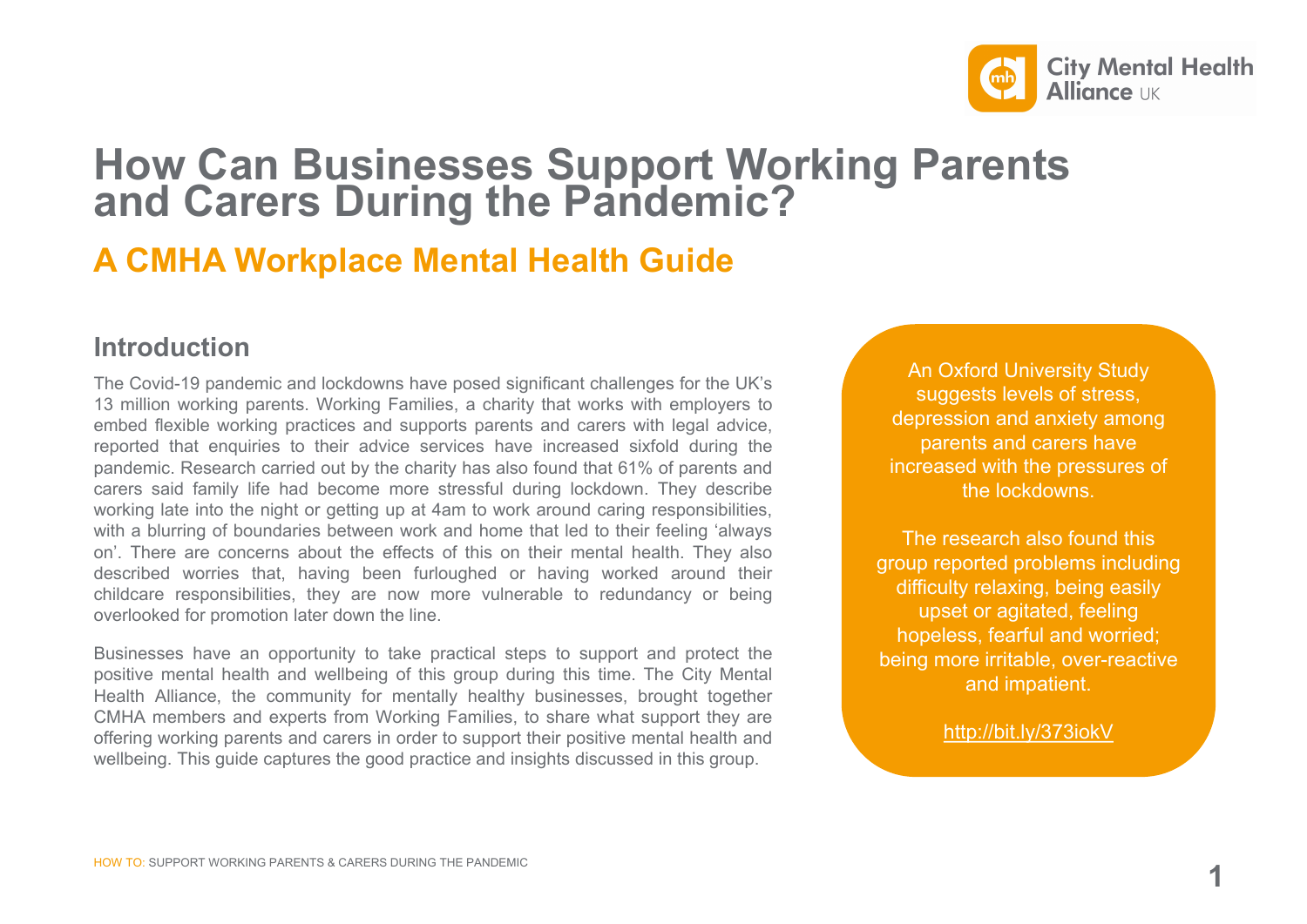# **How can businesses support parents and carers?**



# **Educate wider 1 workforce**

Help all employees to understand the pressure on parents and carers so that they can provide support and flexibility when necessary, including:

- Reverse mentoring to give leaders/managers the chance to hear from working parents and carers about what their day-to-day is like.
- Ask managers to take the time to understand individual circumstances of their direct reports and provide corresponding flexibility on delivery of their work. In one smaller organisation, one CEO called each parent and carer to ask what support they needed.
- Educate managers on how they should manage performance review conversations with an individual whose work has been impacted by the need to care for children.



### **Facilitate peer support**

Connecting parents and carers with other colleagues who are going through a similar experience can help. This can be done by:

- **Hosting storytelling sessions, where** parents and carers can share their experiences and connect with and learn from others in similar situations.
- Providing a support network. For example, some business have a Parents and Carers network, which offers coffee mornings, peer support and signposts to relevant wellbeing help
- **Providing a parent "buddy scheme" to** connect parents with each other.



### **Mental health and wellbeing support to carers and their families**

Businesses can actively support and protect the mental health and wellbeing of carers by:

- Regularly signposting to workplace mental health and wellbeing support, such as the Employee Assistance Programme and Mental Health First Aiders (or equivalent).
- Give employees access to mental health experts, who can talk to parents, carers and/or children. For example, educational psychologists to talk to parents about how to manage homeschooling, child psychologists to provide information to parents on how they can support the wellbeing of children who may be struggling. And coaches to help parents navigate any career challenges they are facing.
- Compassionate and supportive managers is important. Encourage managers to have "wellbeing check-ins" with all employees. Many businesses have provided mental health training for managers to equip them to spot signs in people who may be struggling and help them feel confident to start a conversation about mental health.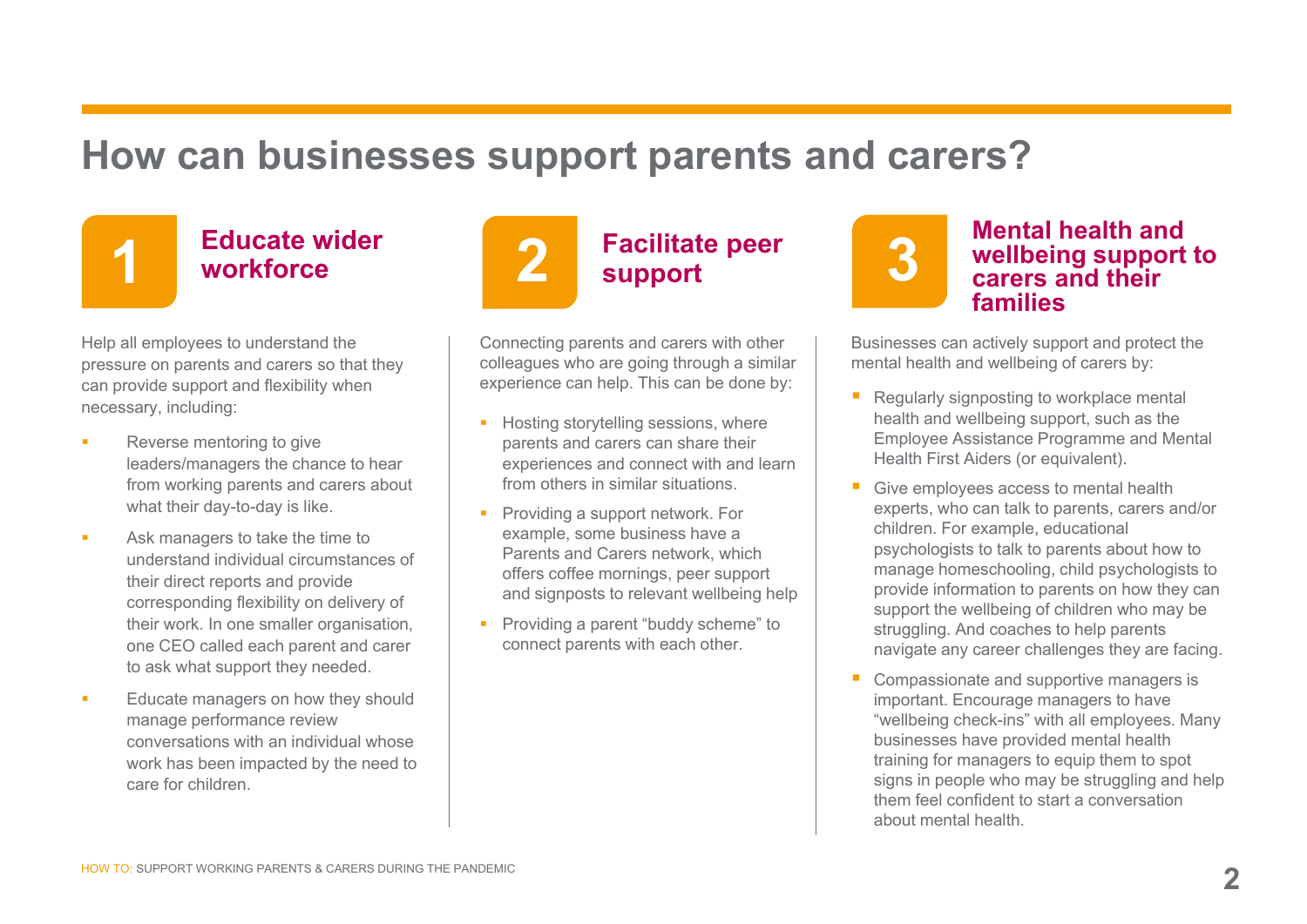# **Flexibility in working 4 hours and leave**

Parents and caregivers should be given the flexibility to navigate their own individual work and personal circumstances:

- **Encourage employees to work flexible working hours, rather than** usual working day, to best suit their caring responsibilities.
- **Provide additional paid leave to enable parents/carers to have** breaks or fulfil caring responsibilities. e.g. give every employee one three-day weekend each month, on top of annual leave. Some businesses offer an five extra days of paid leave.
- **Offer flexibility on how parental leave is used. e.g. allow parental** leave to be taken in half day chunks, to help employees meet day to day responsibilities.
- Give employees the opportunity to feedback on what they need. what has been helpful and what could be better via focus groups or anonymous surveys.
- Create a "parenting and carer" timecode for employees to log time spent on carrying out caring duties. This aims to reassure people that the employer understands that employees may need to spend time on caring responsibilities during the working day.
- **Encouraging teams to establish realistic working boundaries** when beginning any new project or programme of work.

# **5**

### **Provide education and entertainment to support the wider family**

Ways in which businesses are taking active steps to support homeschooling and entertain the wider family:

- Repurpose unused laptops and tablets for employees' children, to support their online learning.
- **Provide activities for employees' families to do including:** 
	- o Provide education on wellbeing challenges, such as how to manage screen time. One business ran a webinar for older children on how to build healthy digital habits given so much of life is being conducted by screen.
	- o Supplement education provision, by organising for other employees or outside experts to lead different sessions for children on subjects ranging from economics, to music, to art, to sport, to dance classes.
	- o One business is offering a "half-term holiday club" with virtual activities and entertainers for children.
	- o Activities to mark particular days for children, e.g. one business is running a virtual Pancake Day event for employees' families.
	- o Family activities that promote wellbeing, e.g. run a family mindfulness session.